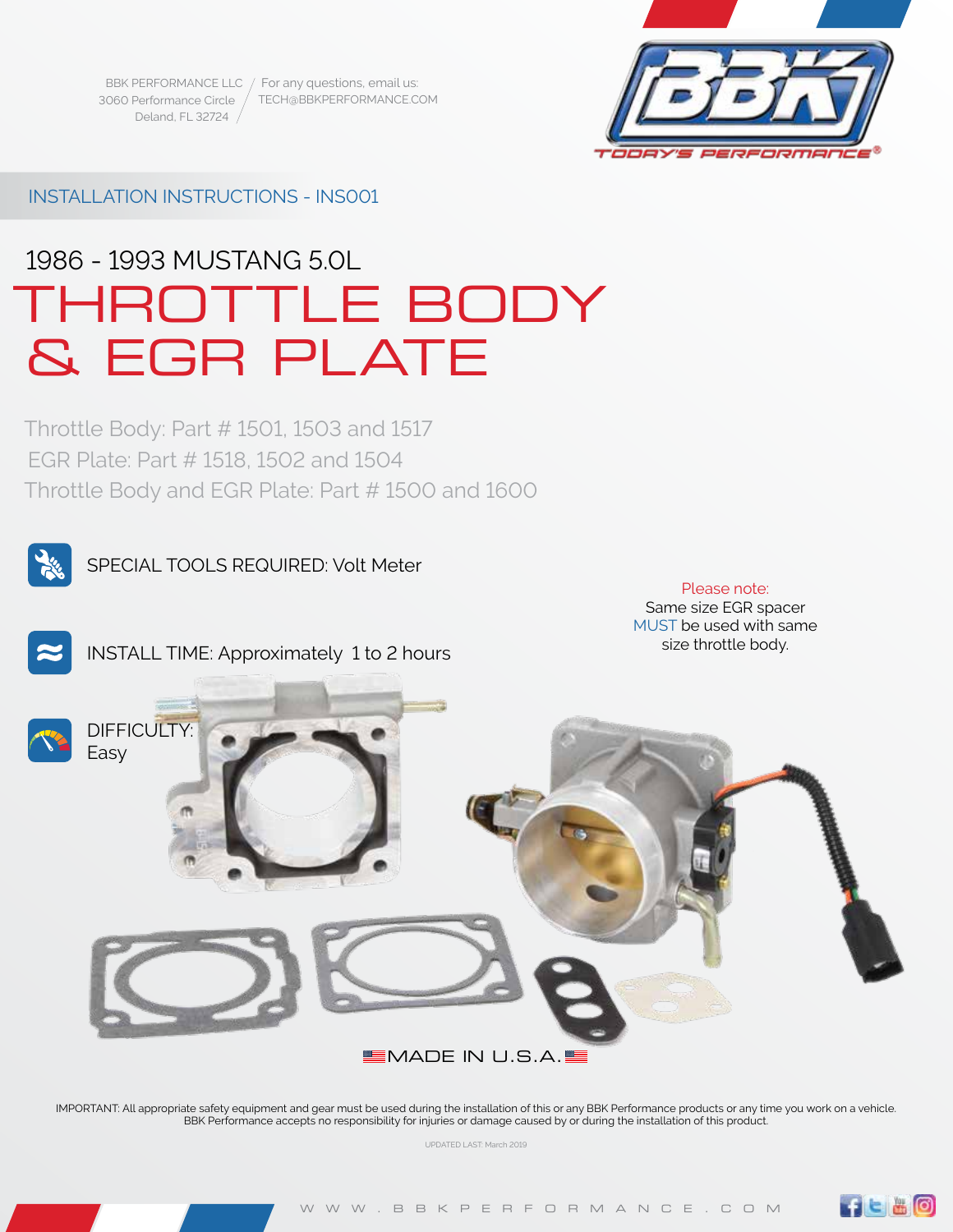

# FOLLOW THESE INSTRUCTIONS CAREFULLY TO ENSURE CORRECT FITMENT AND OPERATION

## STEP 1

Raise hood and allow engine to cool, disconnect negative battery terminal.

# STEP 2

Loosen both of the air inlet tube clamps located on the throttle body and air cleaner, carefully remove the air inlet tube from the vehicle.

### STEP 3

Carefully disconnect the throttle position sensor and idle speed control solenoid connectors from the throttle body and disconnect the EGR position sensor connector from the EGR valve.

# STEP 4

Carefully disconnect the EGR vacuum line from the EGR valve and loosen the two hose clamps located on the EGR spacer that holds the throttle body coolant hoses and remove hoses.

Disconnect throttle linkage.

CAUTION! Some coolant may discharge from the throttle body coolant hoses when removed.

### STEP<sub>5</sub>

Remove the four (4) throttle body attaching nuts and carefully remove the throttle body attaching nuts and carefully remove the throttle body and EGR spacer valve assembly from the upper intake manifold studs.

# STEP 6

For maximum performance with the larger throttle bodies use the matching size EGR spacer and enlarge upper manifold mouth accordingly.

### STEP 7

Remove the idle speed solenoid and install on the new throttle body. (Use supplied idle solenoid gasket.) Install new EGR valve on new EGR plate. (Use supplied gasket.)

# STEP 8

POSITION THE FOLLOWING ONTO THE INTAKE MANIFOLD STUDS IN ORDER OF LISTING.

- 1. EGR spacer gasket.
- 2. EGR spacer.
- 3. Throttle body gasket.
- 4. Throttle body.
- 5. Torque the throttle body attaching nuts to 12-18 ft.-lbs.

# STEP 9

Connect the throttle position sensor, EGR position sensor and the idle speed control solenoid. Connect the throttle body coolant hoses and tighten securely.

Connect the throttle linkage.



IMPORTANT: All appropriate safety equipment and gear must be used during the installation of this or any BBK Performance products or any time you work on a vehicle. BBK Performance accepts no responsibility for injuries or damage caused by or during the installation of this product.

UPDATED LAST: March 2019